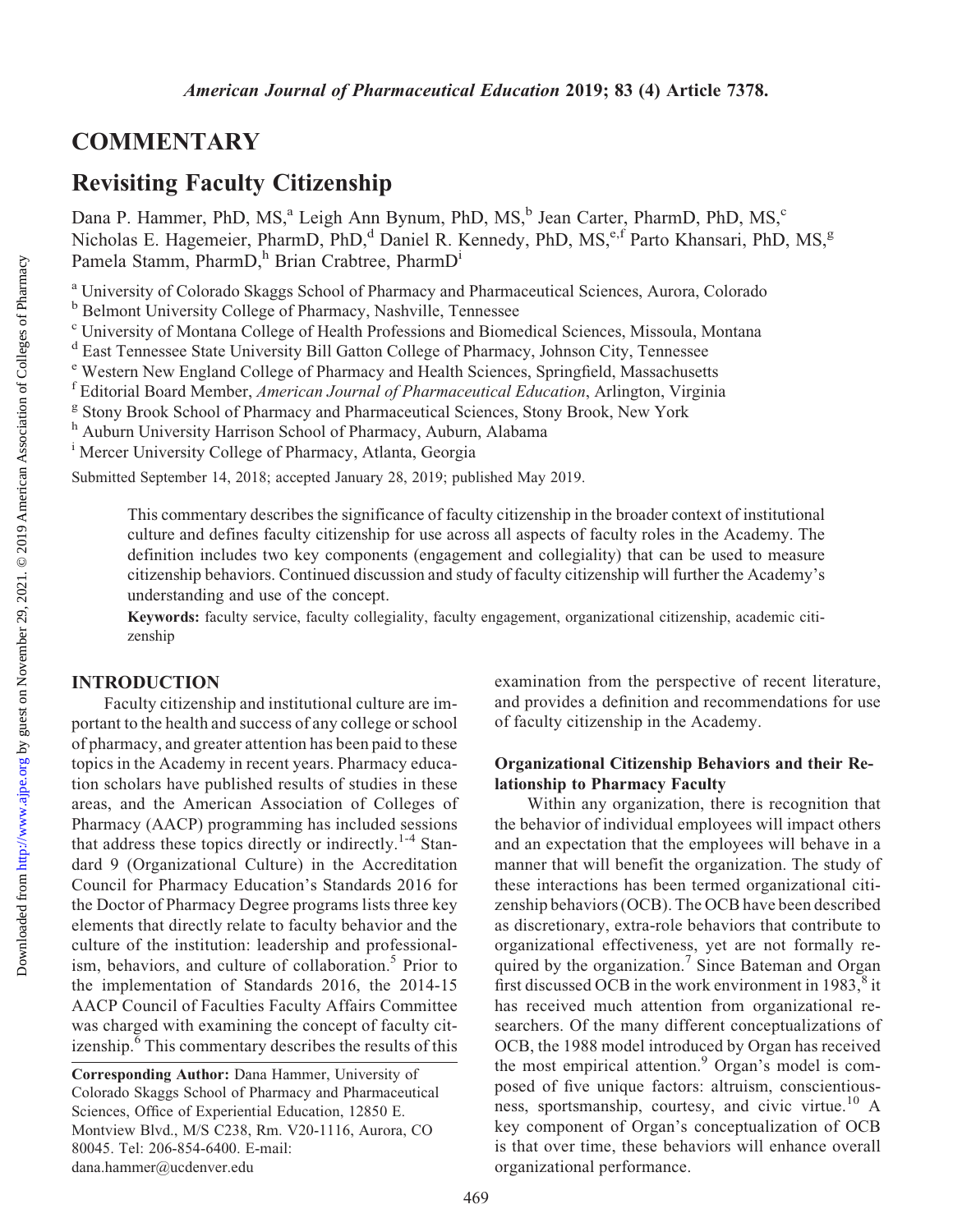While management literature provides a wellresearched definition of OCB in traditional workplace settings, the extent to which this literature applies to academic institutions generally, and to pharmacy schools and colleges specifically, is relatively limited. Lawrence and colleagues studied the relationship of organizational commitment to faculty citizenship in terms of institutional service (focusing on the civic virtue component of Organ's model). They found that faculty members' levels of institutional service were not related to their levels of organizational commitment, but were inversely affected by levels of teaching and research.<sup>11</sup> In 2016, Desselle and Semsick published results from a Delphi study that looked at organizational citizenship behaviors of pharmacy faculty.<sup>1</sup> Twenty-six identified behaviors corresponded to Organ's five dimensions of organizational citizenship. They suggest that these behaviors can be modeled by faculty and should lead to a positive culture within their institutions.

Traditional faculty positions are usually described in terms of teaching, research/scholarship, and service, and within health science fields, clinical practice expectations. Most academic appointments, regardless of employment at public or private universities, include these components to varying degrees as faculty members' primary responsibilities; successful promotion and/or tenure commonly requires faculty members to excel in one or more of these areas. Organizational citizenship behaviors are not typically articulated in terms of a faculty member's responsibilities, unless they are described in terms of service. Faculty members' behavior when executing their responsibilities may or may not be included in the determination of their success, but could have a significant impact on colleagues, students, and the culture of their department, school/college, and institution.

#### Definition of Pharmacy Faculty Citizenship

One of the challenges in defining faculty citizenship for the Academy is how it relates to service expectations. This appears to be due in part to the difficulty in higher education when differentiating faculty service activities from citizenship.12 Unlike service, there is a considerable body of literature about activities that are easier to define and measure in higher education such as teaching and research.12-14 Neumann and Terosky define institutional service as [faculty member] contributions that support a campus's "mission, operations, and cultural life."15 There are numerous examples where faculty citizenship is described primarily in terms of service, but also include a subtle "quality" or behavioral component. These examples range from promotion/tenure and merit raise criteria, to college and university citizenship awards.<sup>16-20</sup> It seems then that some descriptions of citizenship contain elements of service and interpersonal behavior.

Based on relevant literature and author discussions, the authors offer the following definition of "Faculty Citizenship" for the Academy: Faculty citizenship is a pattern of behaviors by pharmacy faculty members that promotes the welfare of the school or college of pharmacy, and as a consequence, the larger university structure. It consists of two primary components: engagement and collegiality.

This definition encompasses the idea that anyone can have a bad day here and there; therefore, the focus should be on a pattern of behavior. It also emphasizes the impact of individual behaviors regarding the welfare of the organization. Lastly, this definition delineates two primary observable behavioral components of engagement and collegiality. Engagement is defined as positive contributions by a pharmacy faculty member in assigned activities and participation in additional opportunities toward the development and advancement of their department, school, university, discipline, profession, and/or practice site. Collegiality is defined as interpersonal behaviors that promote a positive and productive work environment and culture that ultimately benefit other faculty, students, and constituents, as well as the department, school, university, discipline, profession, and/or practice site in which the faculty member is engaged.

A key part of the definition is that it does not link citizenship to any specific faculty role. This means a school could establish citizenship expectations for any or all parts of the school's mission to provide an opportunity to recognize and reward individuals who go beyond the basic requirements. Perhaps the greatest contribution of the definition is a distinction of the service aspects (engagement) and behavioral aspects (collegiality) of faculty citizenship. Faculty citizens exhibit behaviors that demonstrate engagement and collegiality with the goal of optimizing relationships, responsibilities and opportunities.

## Importance of Organizational and Faculty Citizenship

Although most of the OCB literature has focused on antecedents to OCBs, such as job satisfaction and trust, a growing body of research indicates a positive relationship between organizational citizenship behaviors and both individual and organizational outcomes. A meta-analysis conducted by Podsakoff and colleagues provides a thoughtful and comprehensive review of OCB consequences; its findings include increased efficiency and reduced turnover in business organizations.<sup>9</sup> Other studies have determined OCB may contribute to success by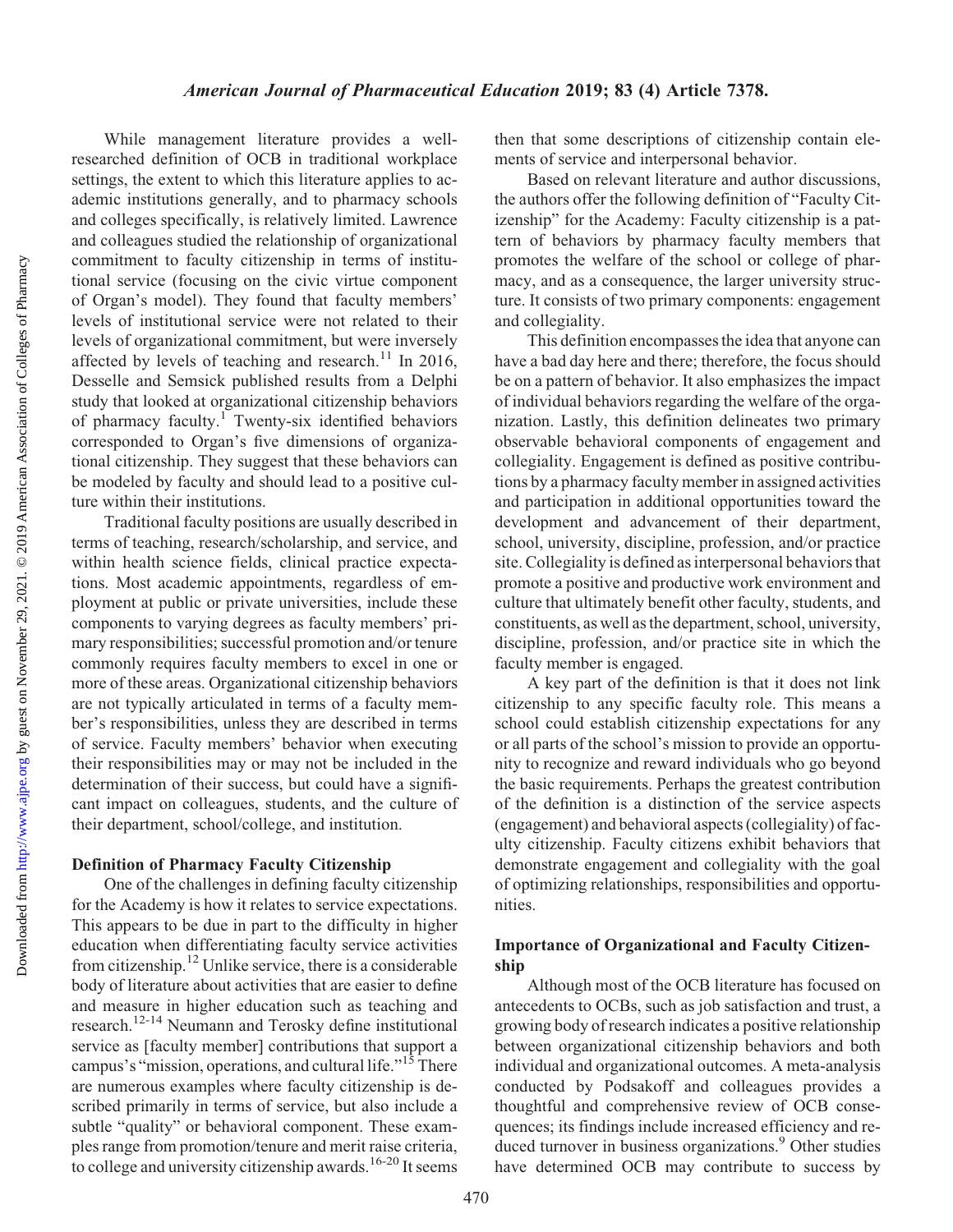Downloaded from

enhancing coworker or managerial productivity, freeing resources for productive purposes, reducing the need to allocate resources to maintenance, and serving as a means of coordinating activities.<sup>21-23</sup> Additional contributions include enhancing the organization's ability to attract and retain skilled employees and enhancing the stability of the organization's performance and its ability to adapt to environmental changes.<sup>21-23</sup> Interestingly, the concept of citizenship fatigue has been studied as a phenomenon that may occur when employees demonstrate high levels of OCB in an organization with low support for OCB.<sup>24</sup> Overall, however, positive organizational citizenship behaviors were associated with positive outcomes from an employer perspective.

Reasons for considering faculty citizenship in the Academy are similar to those found in any organization. Although lacking a robust empirical foundation, its importance to the Academy and to the development of student pharmacists can still be asserted on multiple levels. At the profession level, elements of collegiality and engagement are at the core of both the "Pharmacist Code of Ethics" and the "Oath of the Pharmacist." Faculty modeling of collegiality and engagement in the educational process is important, therefore, in the development of future pharmacists. Schools and colleges of pharmacy across the United States, like many organizations, are facing the challenge of meeting and advancing organizational goals in an increasingly efficient or "lean" manner. Faculty citizenship behaviors likely facilitate meeting this challenge.

At the program level, positive faculty citizenship likely also plays a role in students' satisfaction with their education, which might influence their future donations back to and engagement with the school as alumni. In addition to literature supporting the relationship between OCB and customer satisfaction, Gallup research notes the importance of student mentoring, a potential faculty citizenship activity, in students' post-graduation wellbeing.<sup>25</sup> It also stands to reason that positive mentoring during students' academic careers leads to positive student outcomes. Table 1 summarizes ways in which various stakeholders might find faculty citizenship to be an important behavior.

# Incorporating Faculty Citizenship into Faculty Evaluation

There seem to be few published examples in the Academy, as well as higher education, where citizenship or collegiality expectations are clearly defined and measured. One study used a cross-sectional self-administered survey to examine the perception of pharmacy faculty toward OCB and organizational culture. The results identified a reliable matrix to assess citizenship behavior across academic pharmacy institutions.<sup>2</sup> Related to collegiality, the American Association of University Professors has a statement about its evaluation.<sup>26</sup> While the organization recognizes the importance of collegiality in the life of a faculty member and its importance to an institution's functioning, it discourages the evaluation of collegiality as a separate measure in the promotion and tenure process. Instead, it notes that collegiality should be integrated and expressed in the major facets of faculty life: teaching, research and service.

Other practical considerations in using faculty citizenship in the evaluation process are determining who measures it and how it should be documented. Sources of documentation may include students, peers, selfevaluation, and a department chair's evaluation of

| Table 1. Importance of Faculty Citizenship to Schools and Colleges of Pharmacy and Their Stakeholders |  |  |  |
|-------------------------------------------------------------------------------------------------------|--|--|--|
|-------------------------------------------------------------------------------------------------------|--|--|--|

| Colleges and Schools      | Facilitates accomplishing and advancing the mission of the organization                                                                   |
|---------------------------|-------------------------------------------------------------------------------------------------------------------------------------------|
|                           | Models the service aspect of the pharmacy profession                                                                                      |
|                           | Enhances the image of the college or school                                                                                               |
|                           | Positively impacts recruitment and retention of faculty and staff                                                                         |
| <b>Enrolled Students</b>  | Promotes faculty-student collegiality, mentoring and relationship development                                                             |
|                           | Models professional service expectations post-graduation                                                                                  |
|                           | Promotes deeper learning and enhanced practice experiences                                                                                |
| <b>Potential Students</b> | Promotes student recruitment to colleges and schools                                                                                      |
|                           | Influences a student's decision to pursue pharmacy through modeling of the overarching<br>values and virtues of a pharmacist              |
| Faculty                   | Influences productivity, organizational commitment, and job satisfaction of current faculty and staff                                     |
|                           | Encourages sharing of new ideas, suggestions, opinions                                                                                    |
|                           | Influences promotion and tenure decisions, even if not explicitly evaluated                                                               |
|                           | influences the nature and extent of faculty extra-role behaviors, to the extent that FC is<br>perceived to be valuable to the institution |
| Alumni                    | Models expectations of intra- and inter-professional collegiality                                                                         |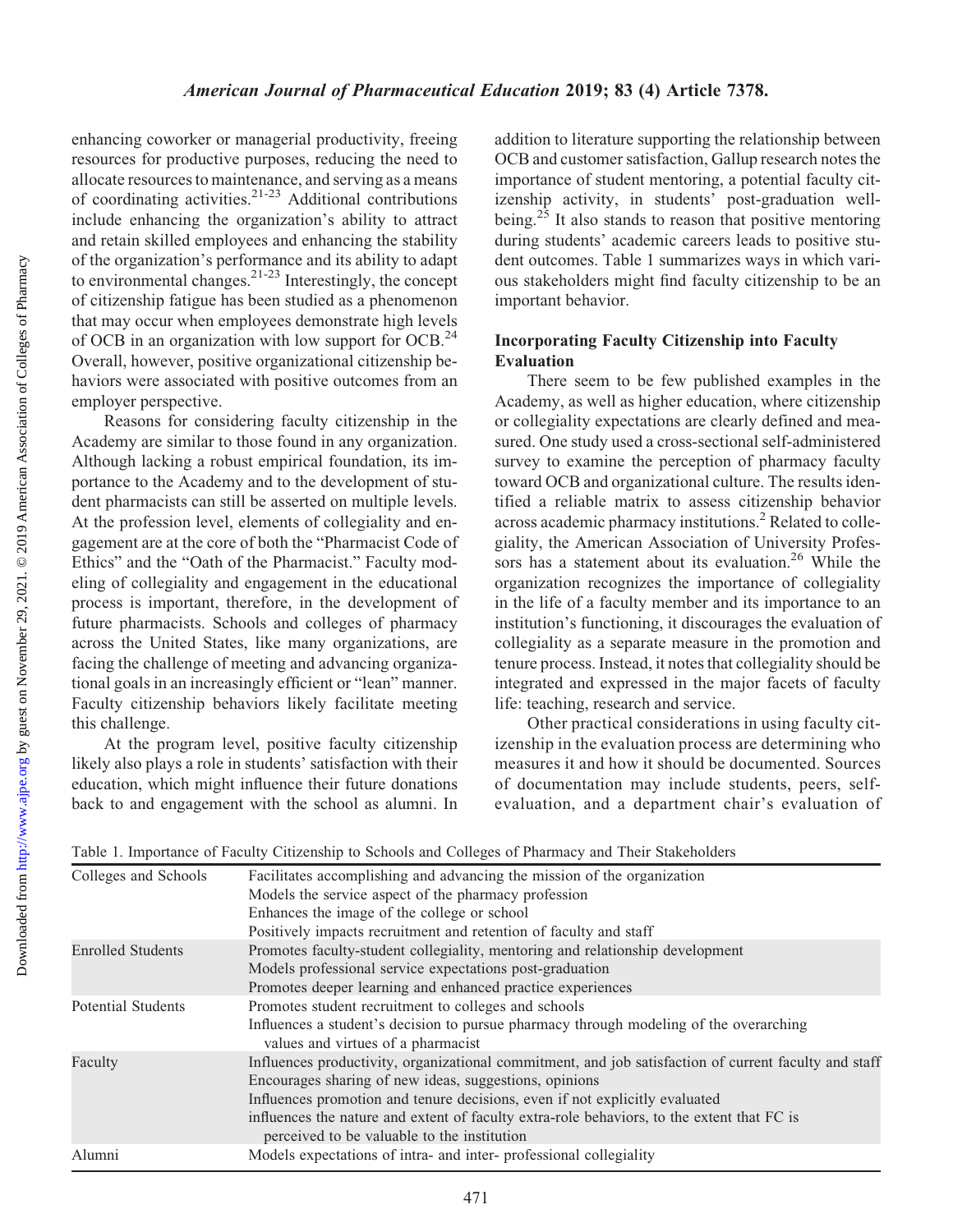Downloaded from

citizenship behaviors. The documentation itself may consist of results of a standardized proprietary questionnaire such as the Atlas Self-Assessment Matrix (S-AM) or Collegiality Assessment Matrix  $(CAM)^{27}$  a locally created checklist, rubric, or form for recording information, or letters from others describing citizenship behaviors. If documentation of citizenship proves difficult or too onerous, documenting a consistent lack of it may be another, albeit negative, approach. Once defined and operationalized, the decision to incorporate faculty citizenship expectations into faculty performance evaluations should also determine whether faculty citizenship will be considered across all or part of the school's mission, and how, where and when it would be used, such as for all annual performance reviews or just for high stakes reviews such as promotion or tenure.

In identifying patterns of citizenship behavior, one could consider the frequency of the observed behavior. For example, it could be determined whether a colleague rarely/sometimes/usually/always is a contributing member of a committee, volunteers to help with a project or task when help is needed, or provides informal consultations or advice to colleagues as needed (eg, hallway consultations). Colleagues who are usually or always exhibiting a behavior have clearly established a pattern of behavior. Allowances should be made for the different ways faculty members can demonstrate their citizenship as well as for those occasional "bad days" that can happen to anyone. Likewise, respectful disagreements with colleagues are not considered poor citizenship when they are conducted in a constructive manner, promote a healthy dialogue, and do not detract from the welfare of the school or institution.

Of the two primary components of faculty citizenship, collegiality is probably the most difficult to measure. Again, the focus should be on collegial behavior over time with a focus on those behaviors that promote the institution and profession, contribute to a positive and productive work environment, and create positive effects through assigned activities and pursuit of additional opportunities to serve constituents. Easterling suggests some collegiality behaviors such as verbal and nonverbal signs of respect, civility in interactions with each other, self-motivated collaboration and cooperation on departmental, teaching, and scholarly activities, and intentional, professional interactions between peers.28

Institutions interested in measuring faculty citizenship should also consider that related expectations for any faculty member can vary greatly based upon the role of the individual within the pharmacy program, the relationship of the expectee to the expectant (eg, the department chair's expectation of a faculty member versus a peer's expectation of that same faculty member), and the culture of the institution. The definition of faculty citizenship used in this commentary can be described and measured as a set of expected behaviors so that a determination can be made as to whether individual faculty members meet, exceed, or do not meet these expectations. These determinations could be used for professional development, annual evaluations, or even recognition and awards for high levels of faculty citizenship.

#### Ongoing Considerations of Faculty Citizenship

Discussions in the Academy have revealed an interest in the concept of faculty citizenship but also potential negative consequences of such evaluations as real or perceived infringements on academic freedom, judgments on personality, and unnecessarily changing/complicating the nature of promotion and tenure criteria. These concerns exemplify the distinction between citizenship behaviors in higher education as compared to organizations in general. Moreover, these concerns certainly deserve continued conversation. Generally, however, colleagues have expressed positive interest in the concept and its use.

From a foundation of business and psychology evidence, Dr. Nance Lucas, executive director of the Center for the Advancement of Well-Being at George Mason University, leads professional development workshops on wellbeing as it applies to leadership, teamwork and organizational culture. This evidence seems directly applicable to the concept and practice of faculty citizenship, especially when discussing business concepts of engagement versus disengagement. The literature supports the importance of behavior in the workplace and its impact on an organization's culture, productivity and profitability. Dr. Lucas has shared that positive and engaged employees are more productive and that economic loss because of disengaged employees could be upward of 25% of a company's value.<sup>3</sup> Related to this programming, there was a session at the 2018 AACP Annual Meeting that focused on evidence-based approaches to fostering collegiality and civility to enhance organizational culture. Participants used a Collegiality and Responsiveness Self-Assessment to become familiar with relevant behaviors. They also discussed faculty behavior case studies from the perspective of colleagues and administrators and debated the merits of assessing faculty behavior in the promotion and tenure process.<sup>4</sup>

## **CONCLUSION**

Based on the evidence, a relationship between faculty or employee behavior and organizational culture exists. Faculty members showing high levels of citizenship